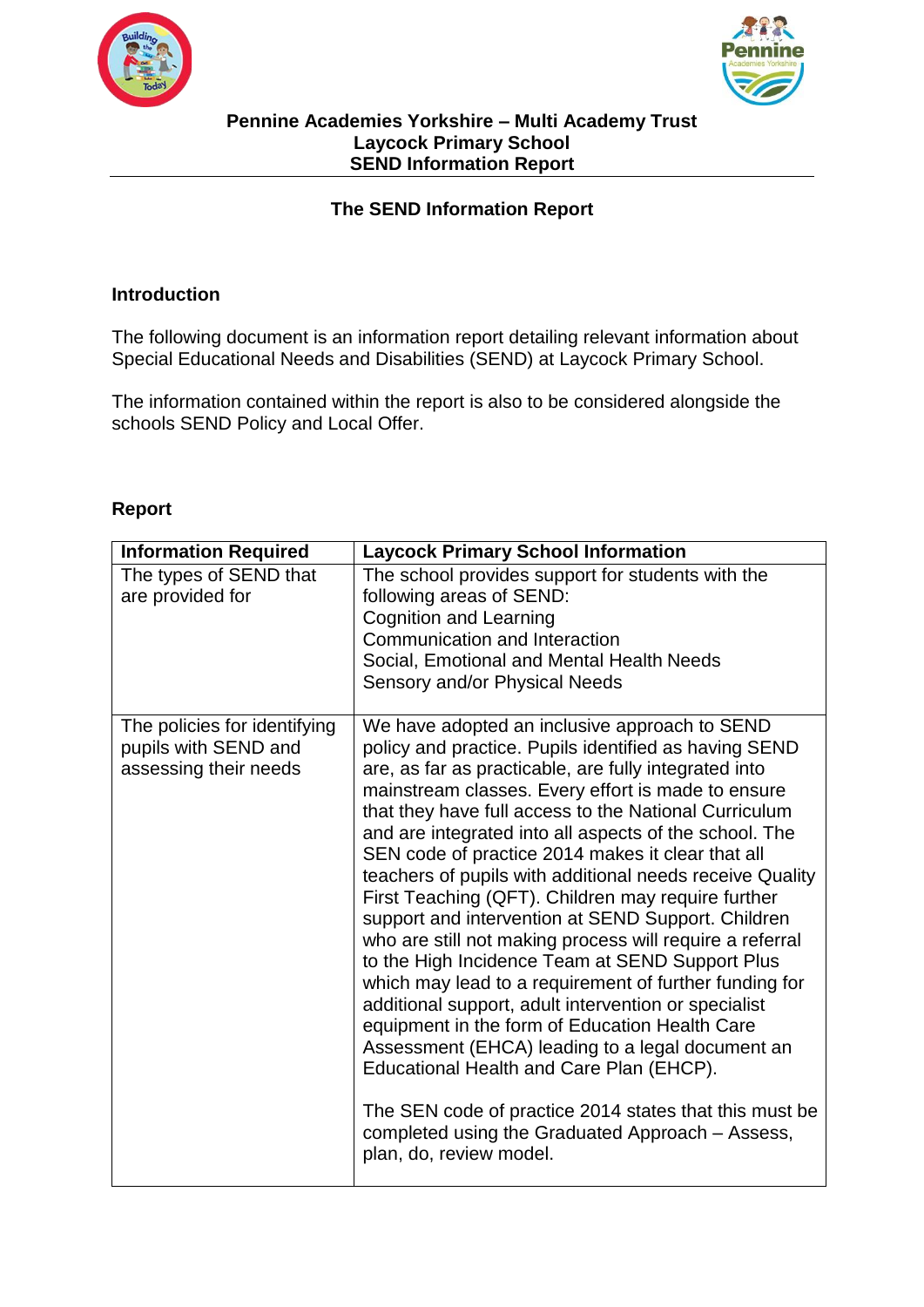



|                                                                                                                                                                                      | The SEND Policy can be found at:                                                                                                                                                                                                                                                                                                                                                                      |
|--------------------------------------------------------------------------------------------------------------------------------------------------------------------------------------|-------------------------------------------------------------------------------------------------------------------------------------------------------------------------------------------------------------------------------------------------------------------------------------------------------------------------------------------------------------------------------------------------------|
|                                                                                                                                                                                      | https://laycockprimary.co.uk/wp-                                                                                                                                                                                                                                                                                                                                                                      |
|                                                                                                                                                                                      | content/uploads/2022/05/PAY-SEND-Policy-LE.pdf                                                                                                                                                                                                                                                                                                                                                        |
| The named school<br><b>SENDCO</b>                                                                                                                                                    | <b>Lauren Evans</b>                                                                                                                                                                                                                                                                                                                                                                                   |
| The arrangements for<br>consulting parents of<br>children with SEND and<br>involving them in their<br>child's education                                                              | Parents and carers are kept fully involved in situations<br>around SEND and their children. We operate many<br>systems to engage parents including:<br>My Support Plan Reviews<br><b>Education, Health and Care Plan Reviews</b><br><b>Parents Evenings</b><br><b>Communication Books</b><br><b>Telephone Consultations</b>                                                                           |
| The arrangements for<br>consulting young people<br>with SEND and involving<br>them in their education                                                                                | Students are kept fully involved in situations around<br>SEND and their education. This is at an age and<br>ability appropriate level. We operate many systems to<br>engage students including:<br>My Support Plan Reviews<br><b>Education, Health and Care Plan Reviews</b><br>1:1 Activities and Work<br><b>Individual Conversations</b>                                                            |
| The arrangements for<br>assessing and reviewing<br>pupils' progress towards<br>outcomes and how parents<br>and young people are<br>involved as part of this<br>assessment and review | The school uses a variety of assessment processes as<br>relevant to different pupils and different year groups.<br>We review progress daily in lessons which informs our<br>planning. There are more formal reviews through the<br>My Support Plan (MSP) and or EHCP targets which<br>are reviewed at least termly. Parents and carers are<br>issued with an annual report on their child's progress. |
| The arrangements for<br>supporting pupils moving<br>between phases of<br>education and preparing<br>for adulthood                                                                    | We provide extensive support for students at all<br>change points in their education. This includes the<br>progression of both years and phases. There are<br>detailed teacher handovers and SENDCO involvement<br>where appropriate.                                                                                                                                                                 |
| The approach to teaching<br>pupils with SEND                                                                                                                                         | We have adopted an inclusive approach to SEND<br>policy and practice. Pupils identified as having SEND<br>are, as far as practicable, fully integrated into<br>mainstream classes. Every effort is made to ensure<br>that they have full access to the National Curriculum<br>and are integrated into all aspects of the school.                                                                      |
| The adaptations that are<br>made to the curriculum<br>and the learning<br>environment of pupils with<br><b>SEND</b>                                                                  | Our inclusive approach results in any amendments that<br>can be made being implemented to ensure our<br>inclusive approach gives every student as equal an<br>opportunity as possible.                                                                                                                                                                                                                |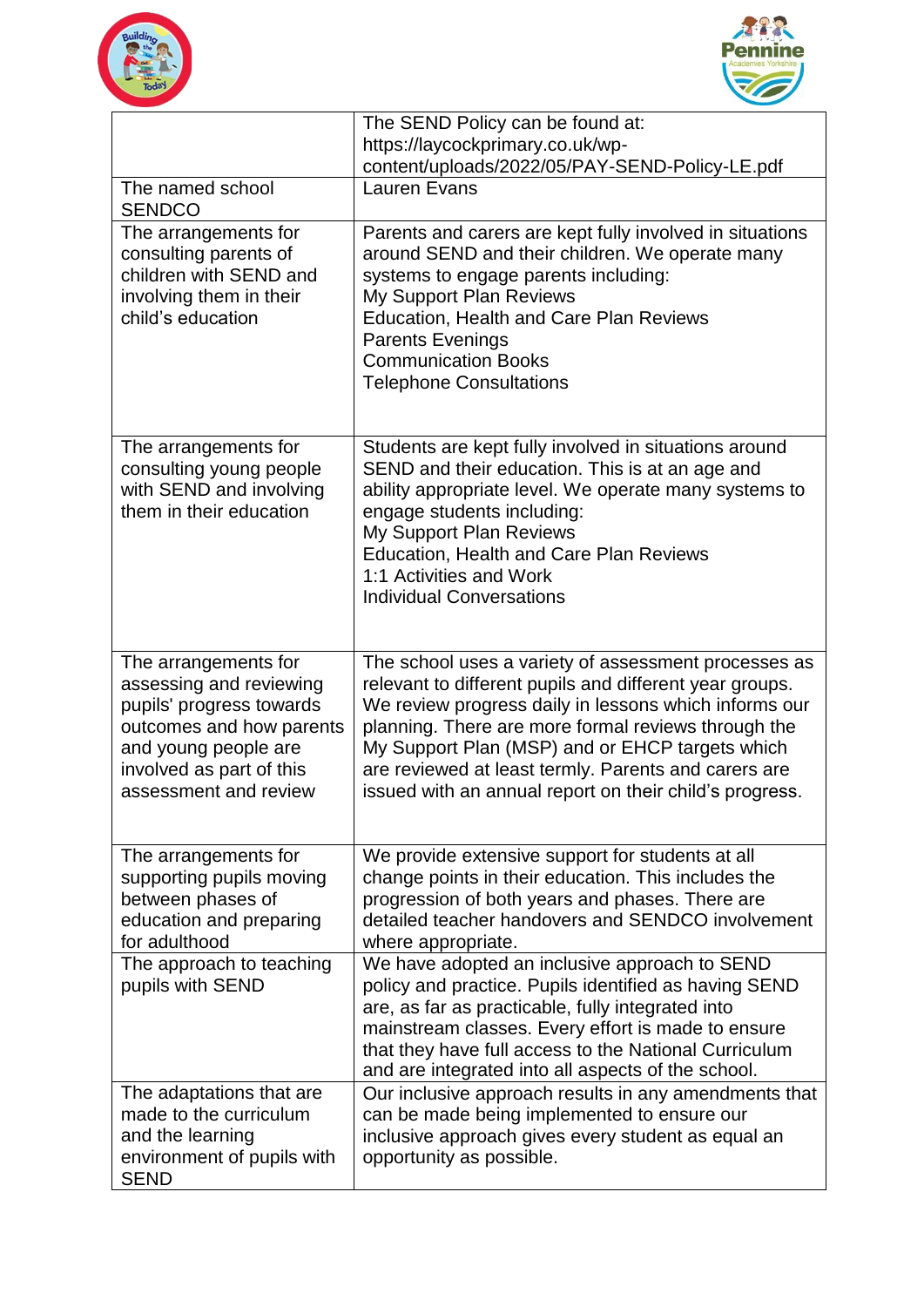



| The additional support for                               | This is vast and individualised to the student, but can                                                 |
|----------------------------------------------------------|---------------------------------------------------------------------------------------------------------|
| learning that is available                               | include things such as:                                                                                 |
| for pupils with SEND                                     |                                                                                                         |
|                                                          | <b>Short Term Intervention Programmes</b>                                                               |
|                                                          | Long Term Intervention Programmes                                                                       |
|                                                          | 1:1 Support                                                                                             |
|                                                          | <b>Shared</b><br>Support                                                                                |
|                                                          | <b>Specialist Equipment</b>                                                                             |
| The expertise and training                               | We have an extensive programme to ensure all our                                                        |
| of staff to support pupils                               | staff receive detailed and expert training in the area of                                               |
| with SEND, including how<br>specialist expertise will be | SEND. This is not only delivered by our school and<br>Multi Academy Trust (MAT) staff but also with the |
| secured                                                  | support and expertise from our SEND Consultant and                                                      |
|                                                          | other external professionals.                                                                           |
| The securing of equipment                                | The school works in partnership with other agencies to                                                  |
| and facilities to support                                | ensure that appropriate equipment is available to                                                       |
| children and young people                                | support our students.                                                                                   |
| with SEND                                                |                                                                                                         |
| The evaluation of the                                    | The school and designated SENDCO have strong                                                            |
| effectiveness of the                                     | systems established to regularly (at least three times                                                  |
| provision made for pupils                                | per year) review provision and effectiveness through                                                    |
| with SEND                                                | the MSP reviews.                                                                                        |
|                                                          |                                                                                                         |
|                                                          | The school and MAT also have a rigorous programme<br>of self-review and external review to ensure the   |
|                                                          | effectiveness of all our systems.                                                                       |
| The way pupils with SEND                                 | The inclusive approach to our student's education                                                       |
| are enabled to engage in                                 | means that all students take part in all parts of school                                                |
| activities available with                                | life that are available to them. If adaptions need to be                                                |
| those in the school who do                               | made to allow for this full inclusive approach, then this                                               |
| not have SEND                                            | will be arranged.                                                                                       |
| The support for improving                                | There are strong support systems in place across                                                        |
| emotional and social                                     | school to ensure the wellbeing of all students. There is                                                |
| development, including                                   | also a large team of staff to support student's growth                                                  |
| extra pastoral support                                   | and development and who ensure that pupils with                                                         |
| arrangements for listening                               | SEND are able to express any view or concerns.                                                          |
| to the views of pupils with                              |                                                                                                         |
| SEND and measures to                                     |                                                                                                         |
| prevent bullying<br>The school involves other            | The school and MAT have developed excellent links                                                       |
| bodies, including health                                 | with external agencies and organisations. Some of                                                       |
| and social care bodies,                                  | these are listed below:                                                                                 |
| local authority (LA) support                             | <b>Bradford Local Authority</b>                                                                         |
| services and voluntary                                   | Speech and Language Service                                                                             |
| sector organisations, in                                 | <b>Educational Psychologist</b>                                                                         |
| meeting pupils' SEND and                                 | Specialist Advisory Teachers from Local Authority e.g.                                                  |
| supporting their families                                | learning difficulties teacher, autism specialists,                                                      |
|                                                          | specialist teachers for children with social, emotional,                                                |
|                                                          | behavioural difficulties                                                                                |
|                                                          | <b>School Nurse</b>                                                                                     |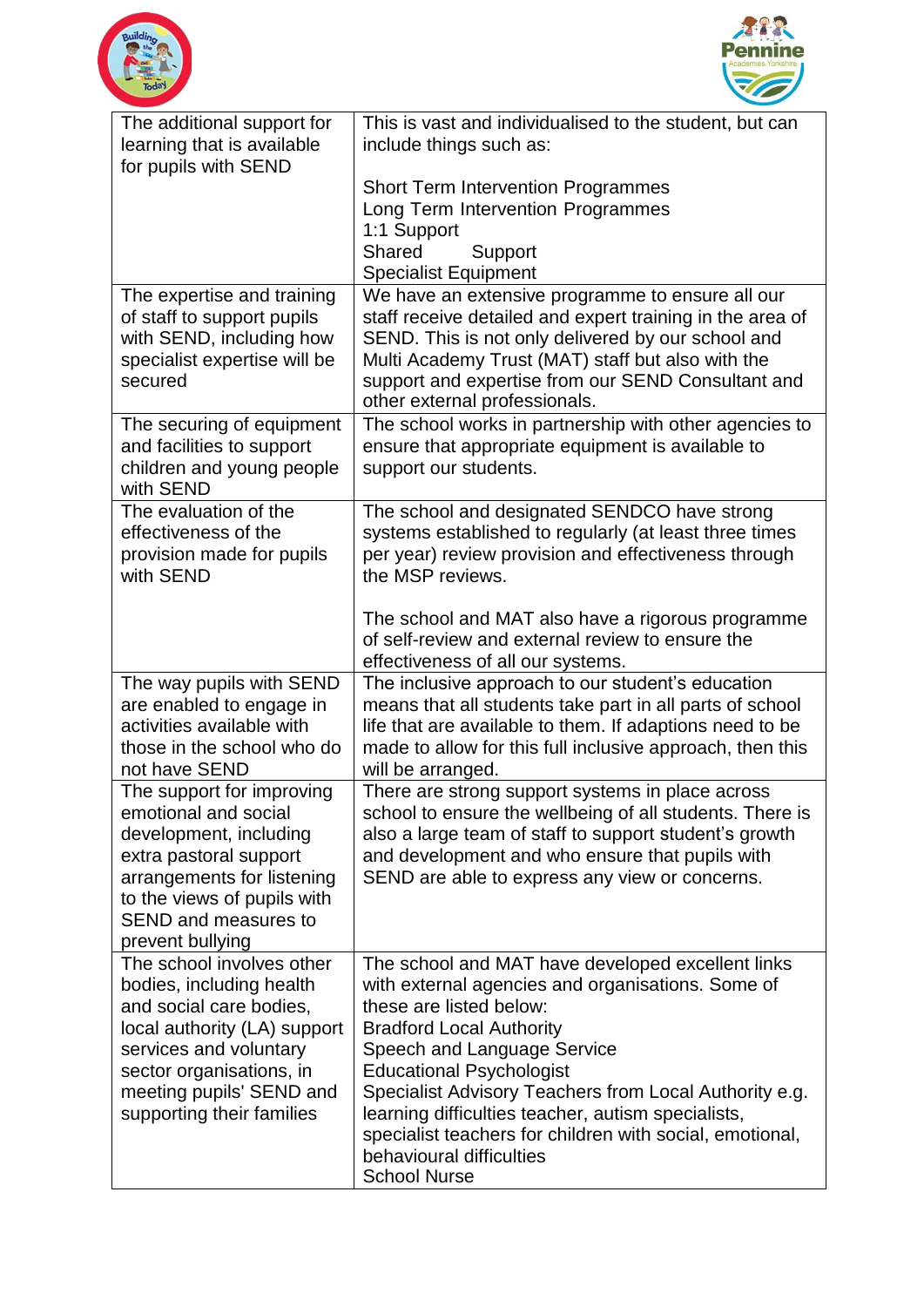



|                                                 | <b>CAMHS (Child Adolescent Mental Health Services)</b>   |
|-------------------------------------------------|----------------------------------------------------------|
|                                                 | Bereavement, domestic violence support groups            |
| The arrangements for                            | Any complaint should be referred through the school's    |
| handling complaints from                        | complaints procedure:                                    |
| parents of children with                        | https://laycockprimary.co.uk/                            |
| SEND about the provision                        |                                                          |
| made at the school                              | office@lps.paymat.org                                    |
| The contact details of                          | Please see the below list for some of the organisations  |
| support services for                            | and services who offer support to parents and cares of   |
| parents of pupils with                          | children with SEND:                                      |
| <b>SEND</b>                                     |                                                          |
|                                                 | <b>SENDIASS (Barnardos)</b>                              |
|                                                 | 01274 513300                                             |
|                                                 | https://www.barnardos.org.uk/what-we-                    |
|                                                 | do/services/bradford-sendiass                            |
| The named contacts within                       | <b>Juliet Nove</b>                                       |
| the school for when young                       |                                                          |
| people or parents have<br>concerns              |                                                          |
|                                                 |                                                          |
| The school's contribution<br>to the local offer | https://laycockprimary.co.uk/                            |
| The LA's local offer                            | https://localoffer.bradford.gov.uk/                      |
| The arrangements for the                        | The school has a fully inclusive approach and            |
| admission of disabled                           | information on admissions can be found in the school's   |
| pupils                                          | admission policy.                                        |
|                                                 |                                                          |
| The steps you have taken                        | The school treats all students equally, in line with our |
| to prevent disabled pupils                      | inclusive approach to education.                         |
| from being treated less                         |                                                          |
| favourably than other                           |                                                          |
| pupils                                          |                                                          |
| The facilities you provide                      | The school has an accessibility policy to ensure         |
| to help disabled pupils                         | appropriate facilities are in place within our school    |
| access your school                              | building. This information can be found in the           |
|                                                 | accessibility plan.                                      |
|                                                 | https://laycockprimary.co.uk/home/policies/              |
|                                                 |                                                          |
|                                                 | Examples of some of our facilities include:              |
|                                                 | Ground floor building with disabled access points        |
|                                                 | located where necessary;                                 |
|                                                 | Stair Lift to access classroom on a lower level;         |
|                                                 | Hygiene suite with changing facilities.                  |
| The school's accessibility                      | The schools Accessibility Plan can be found at:          |
| plan                                            | https://laycockprimary.co.uk/home/policies/              |
|                                                 |                                                          |